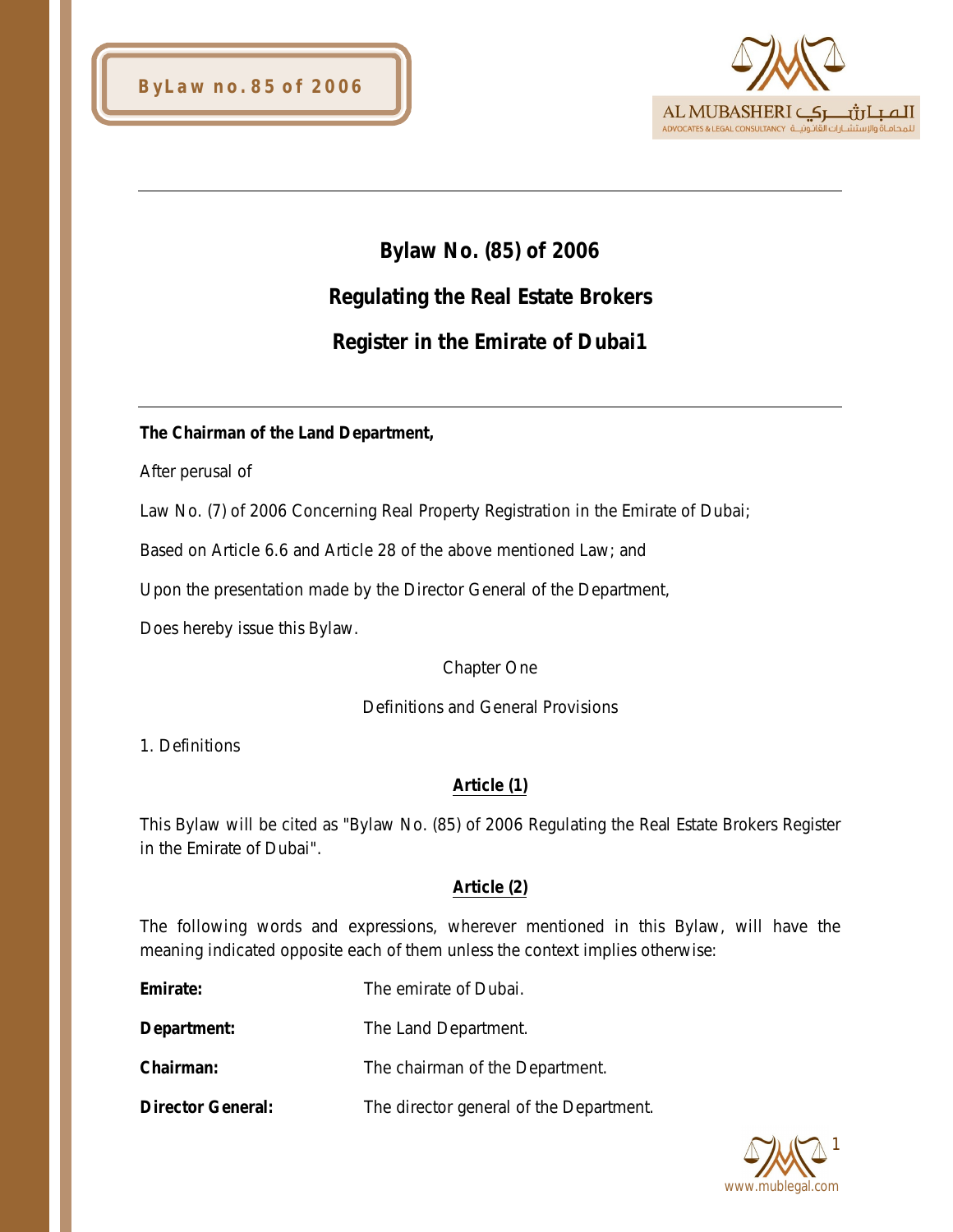| Committee:                  | The Permanent Real Estate Brokerage Committee.                                                                                                                                                           |
|-----------------------------|----------------------------------------------------------------------------------------------------------------------------------------------------------------------------------------------------------|
| Council:                    | The body authorised to settle real estate brokerage disputes.                                                                                                                                            |
| Division:                   | Estate Brokerage<br>Regulatory<br>Division at<br><b>The</b><br>Real<br>the<br>Department.                                                                                                                |
| <b>Competent Entities:</b>  | Governmental or semi-governmental entities responsible for<br>licensing.                                                                                                                                 |
| <b>Real Property:</b>       | Anything which is fixed and cannot be moved without damage<br>or alteration of its structure.                                                                                                            |
| <b>Register:</b>            | The electronic or paper record of Real Estate Brokers.                                                                                                                                                   |
| <b>Roll:</b>                | The roll containing the names of certified category A Real Estate<br>Brokers prepared by the Committee.                                                                                                  |
| <b>Real Estate Broker:</b>  | Any person who undertakes the real estate brokerage business in<br>accordance with this Bylaw.                                                                                                           |
| <b>Brokerage Agreement:</b> | An agreement whereby a Real Estate Broker undertakes to a<br>client to find another party with whom to conclude a contract,<br>and to represent the client in relevant negotiations for<br>remuneration. |
| Person:                     | Any natural or legal person.                                                                                                                                                                             |

2. General Provisions

## **Article (3)**

No Person may engage in Real Estate Brokerage activities in the Emirate unless he is licensed by the Competent Entities and entered in the Register.

# **Article (4)**

A Register shall be maintained by the Department in which the names of licensed Real Estate Brokers in the Emirate are entered and in which any variation of or amendment to relevant information shall also be entered.

# **Article (5)**

Real Estate Brokers shall be of the following two (2) categories:

**Category A:** Persons who have experience, are registered on the Roll, and who are certified by the Chairman, but are not licensed by the Competent Entities. Persons from this category are exempted from registration requirements; and

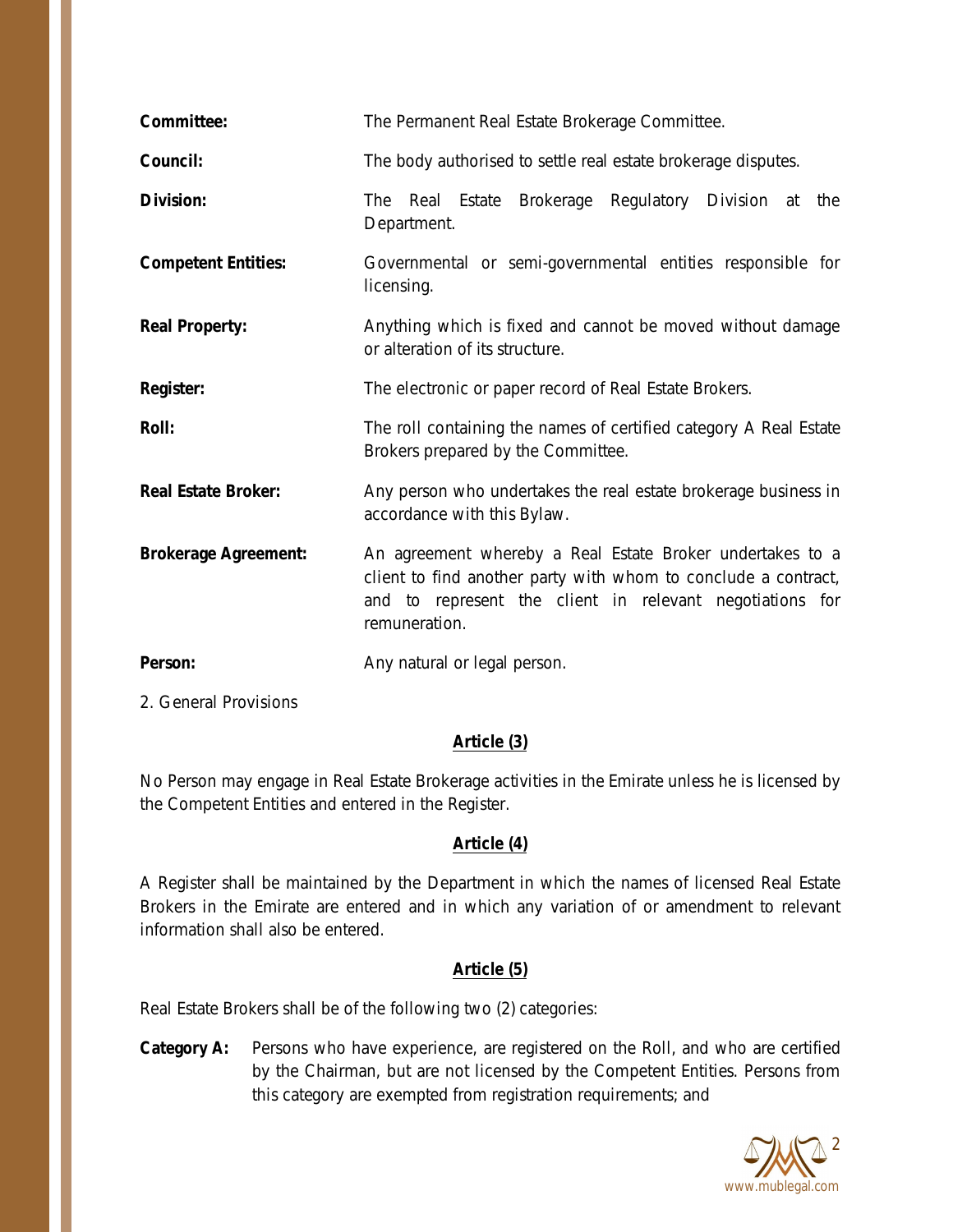**Category B:** Persons who engage in Real Estate Brokerage activities pursuant to a licence issued by the Competent Entities.

# **Chapter Two Requirements for Registration in the Real Estate Brokers Register**

# **Article (6)**

Subject to the provisions of Article (5) regarding Category A above, Persons of Category B who wish to engage in Real Estate Brokerage activities in the Emirate must submit to the Division an application using the prescribed form for entry in the Register. The application must include:

1. a valid trade licence issued by the Competent Entities;

2. a certificate of membership in the Dubai Chamber of Commerce and Industry;

3. a passport copy of the applicant(s) for sole establishments or companies;

4. a true copy of the title deed of the Real Estate Brokerage office or a tenancy contract;

5. a certificate of good conduct and repute for the owner of the establishment and the managing director(s) of the company;

6. none of the directors or the Persons authorised to manage the company have been declared bankrupt or convicted of a crime affecting honour or trustworthiness;

7. certificates of completion of real estate training courses as part of programmes for certification of Real Estate Brokerage accredited by the Department; and

8. a certificate evidencing that the applicant passed the Real Estate Brokerage test prepared by the Department.

# **Article (7)**

The Division shall review the application and may, within seven (7) days from the date of submission thereof, request the applicant, in writing, to provide any required additional documents or information.

## **Article (8)**

The Division may take all required actions to ensure that applications for registration, updating, or cancellation meet the requirements stipulated in this Bylaw and any resolutions issued hereunder.

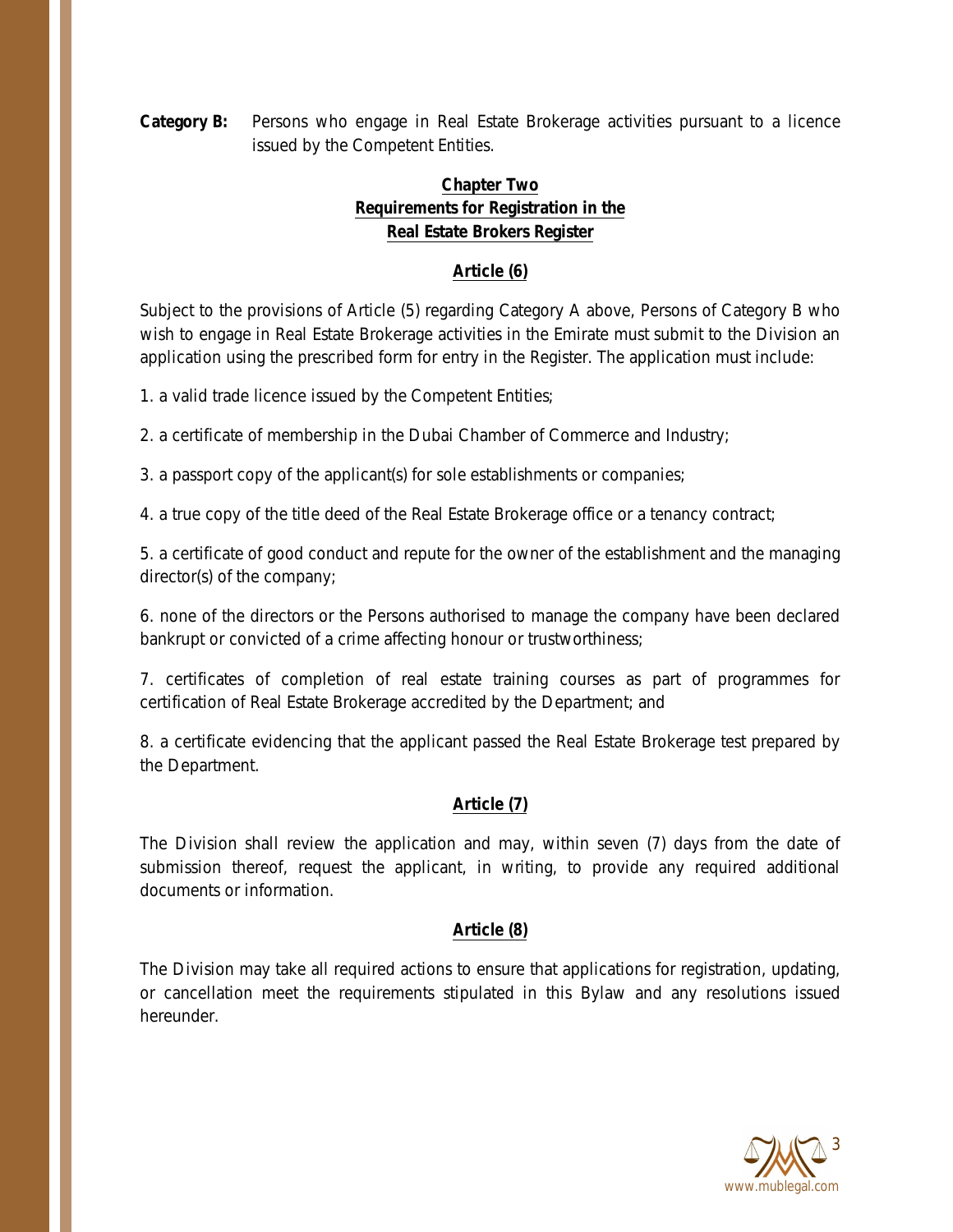#### **Article (9)**

The Division shall refer the registration application to the Committee within seven (7) working days from the date of submission of the application or of furnishing all the documentation and information, as the case may be, requested by the Division.

#### **Article (10)**

The Committee shall have the right to approve or reject the application for registration, and the relevant decision will be communicated to the applicant. Any decision to reject an application for registration must be reasoned.

### **Article (11)**

If the Committee rejects the registration application, the applicant may re-apply upon fulfilling all requirements within fourteen (14) days from the date on which he is notified of the rejection decision.

### **Article (12)**

The Division shall issue a Real Estate Broker card to applicant bearing his name, address, and registration number in the Register. The name and registration number entered in the Register must appear in all correspondence and reports issued by the Real Estate Broker.

### **Article (13)**

Each Real Estate Broker who is entered in the Register must apply to the Division for registration renewal on a yearly basis. The renewal application must be submitted to the Division on the relevant form at least thirty (30) days prior to expiry of the registration certificate. The Division must renew the registration of the Real Estate Broker in the Register after verifying compliance with the renewal requirements.

### **Chapter Three Obligations of Real Estate Brokers**

#### **Article (14)**

All registered Real Estate Brokers must observe the professional ethics stipulated in the code of conduct prepared by the Committee in consultation with qualified and expert Real Estate Brokers.

#### **Article (15)**

A Real Estate Broker must record in his private register all the transactions that he has conducted, keep all the relevant documentation, and deliver a true copy of such documentation to the contracting parties upon their request.

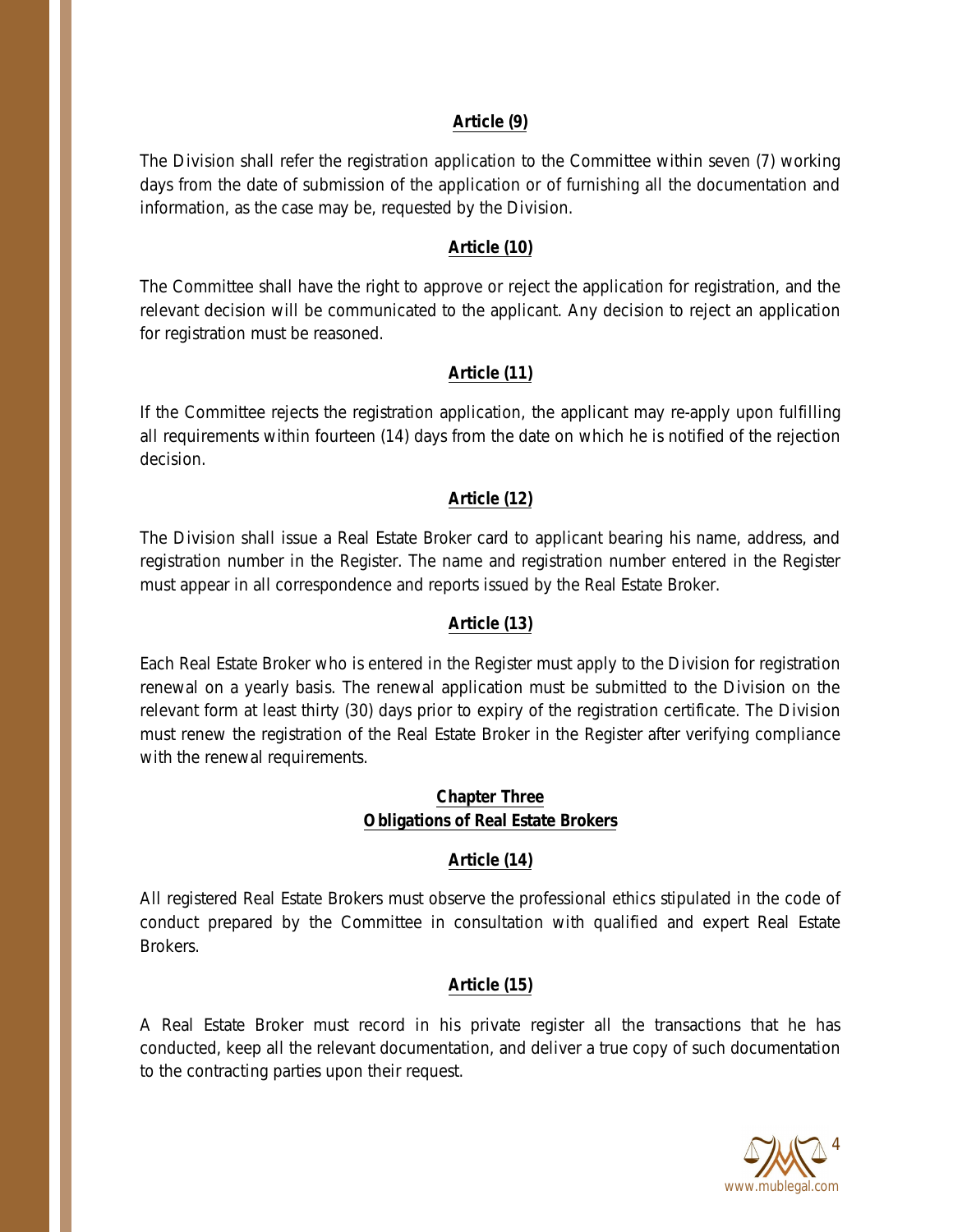In case of an off-plan sale or a sale according to a model, the Real Estate Broker must keep such plan or model until the transaction is concluded.

## **Article (16)**

A Real Estate Broker must provide all information, data, and statistics relating to the Real Estate Brokerage activity as requested by the Department.

### **Article (17)**

A Real Estate Broker must disclose to his client all negotiation details, the stages of the brokerage process, and any other required information that will enable his client to make the right decision in respect of concluding a contract with the other party. The Real Estate Broker must also disclose to the other contracting party all substantial matters relating to the subject matter of the agreement, which are deemed necessary to avoid uncertainty.

### **Article (18)**

A Real Estate Broker may not facilitate any transaction that violates the laws or regulations in force in the Emirate.

## **Article (19)**

Despite the fact that a Real Estate Broker represents only one of the parties to the transaction, he must faithfully disclose the transaction details and conditions he is aware of. The Real Estate Broker shall be held responsible for any fraud or mistake he may commit.

## **Article (20)**

A Real Estate Broker may not hold himself out as second party in the contract he facilitates unless he is so authorised by one of the contracting parties, in which case the Real Estate Broker shall not be entitled to any remuneration.

## **Article (21)**

A Real Estate Broker shall be deemed the trustee of any amounts, securities, bonds, or any other items delivered to him by any of the parties for safekeeping or for delivery to the other party. The Real Estate Broker must deliver such items as agreed and shall be bound by the relevant trusteeship rules.

## **Article (22)**

A Real Estate Broker shall be held liable for any loss or damage suffered by the contracting parties as a result of his fraudulent act or deceit or as a result of failure to observe any relevant rules stipulated in this Bylaw or the code of professional ethics.

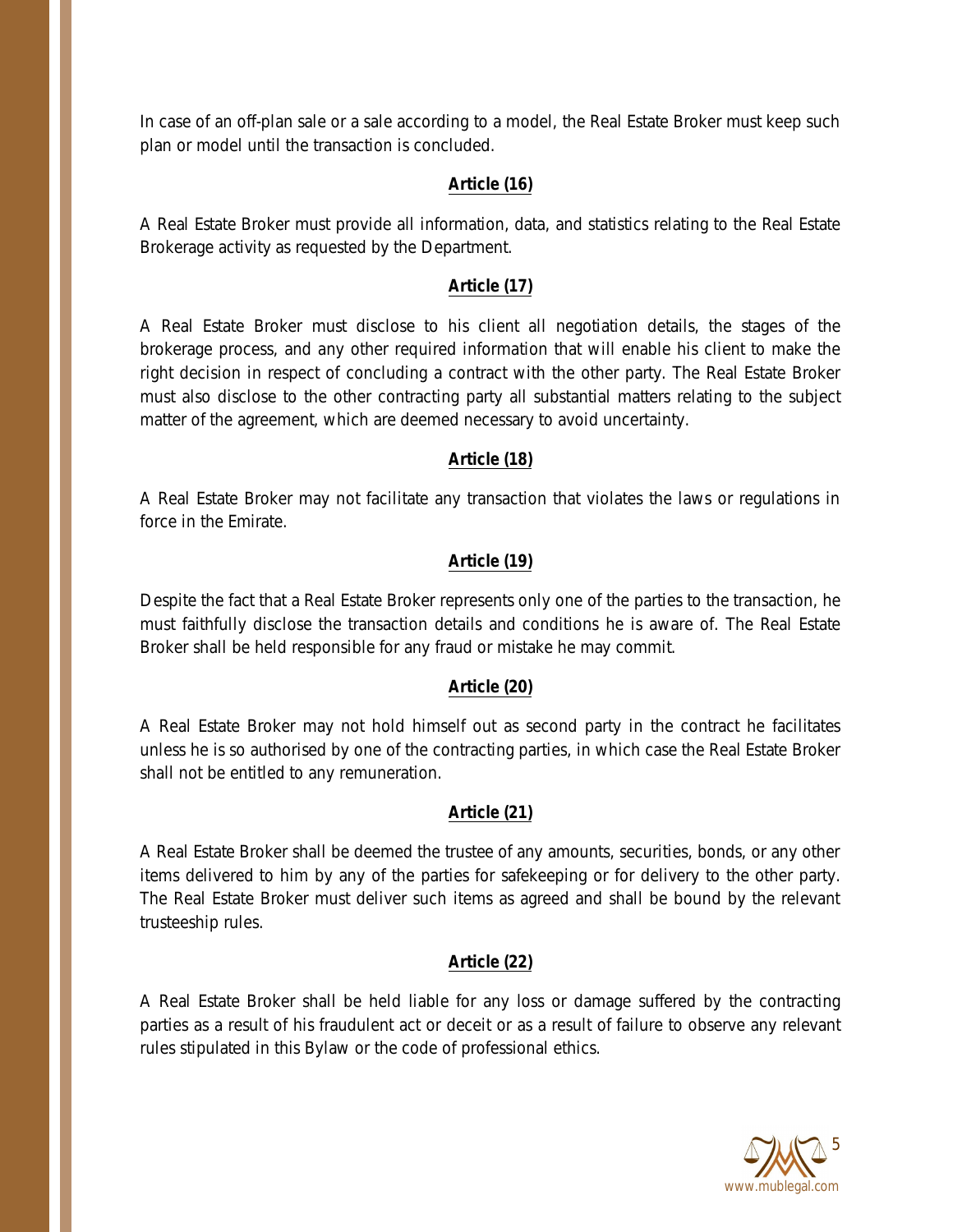#### **Article (23)**

A Real Estate Broker shall forfeit his right to remuneration or to claim refund of expenses if he breaches his obligations to his client by acting in the interest of the other party or by accepting a promise of a benefit from the other party, where such actions are inconsistent with good faith or the code of conduct.

#### **Article (24)**

If a number of Real Estate Brokers are engaged to carry out one contract, they shall be jointly liable unless they are authorised to work severally.

### **Article (25)**

If a number of Persons engage a single Real Estate Broker for the same transaction, they shall be held jointly responsible for implementing the engagement unless otherwise agreed.

# **Chapter Four Real Estate Broker Remuneration**

## **Article (26)**

A Brokerage Agreement must be in writing and must state the names of the contracting parties, the specifications of the Real Property, and the brokerage terms. The Brokerage Agreement will be entered in the record of the Real Property Register.

## **Article (27)**

The Real Estate Broker's remuneration will be determined by agreement, and in absence of agreement, remuneration will be determined according to prevailing practice.

## **Article (28)**

1. A Real Estate Broker shall be entitled to remuneration for his brokerage services only if a contract is concluded between both parties. A contract will be deemed concluded if all parties agree on all the conditions provided for in the Brokerage Agreement.

2. A Real Estate Broker shall be entitled to remuneration upon signing the sale contract and registering it with the Department unless the Brokerage Agreement stipulates otherwise.

3. If the sale contract is conditional upon fulfilment of a term which is agreed in the Brokerage Agreement, the Real Estate Broker shall be entitled to his remuneration only once that term is fulfilled.

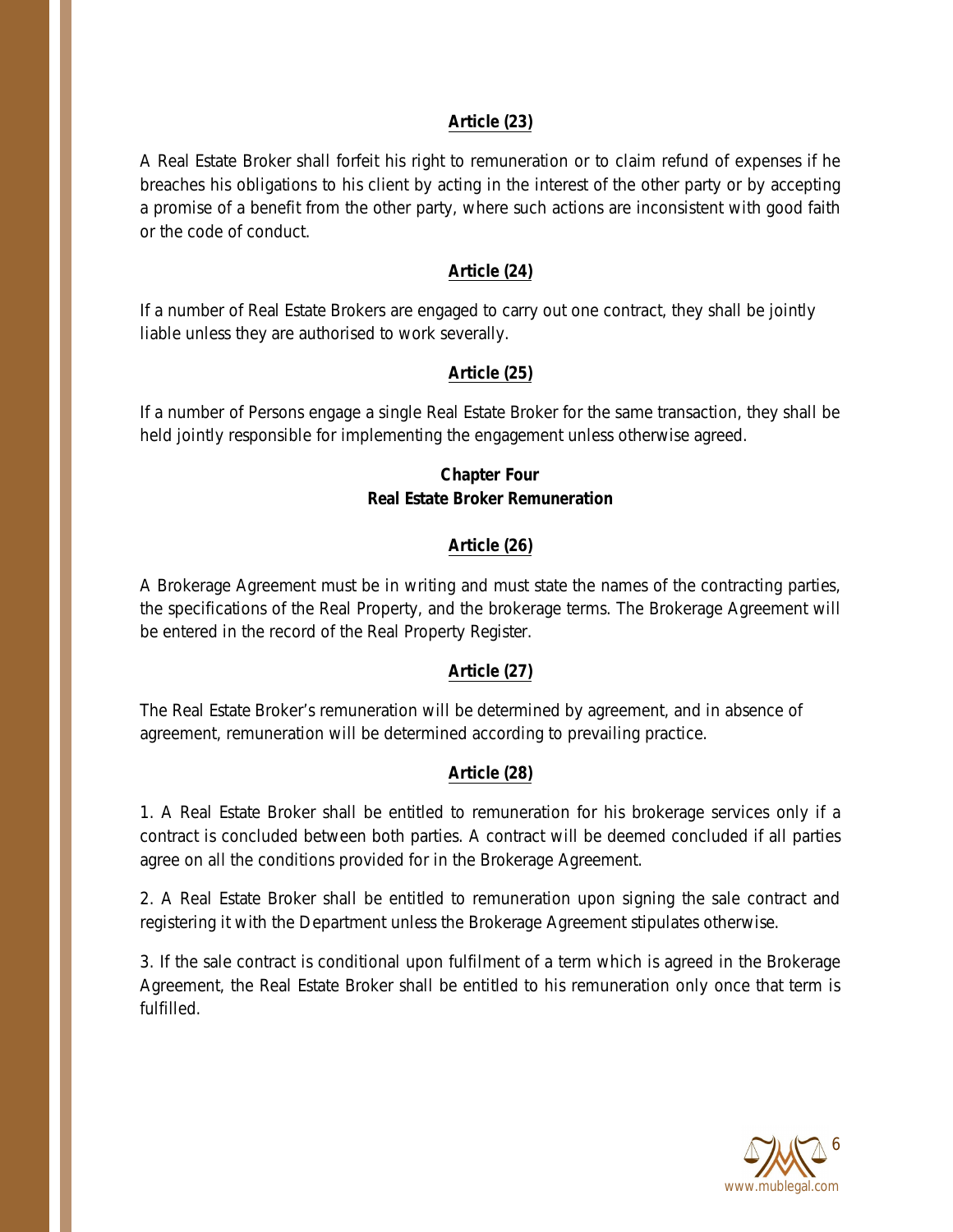#### **Article (29)**

If the Brokerage Agreement is terminated, the Real Estate Broker shall be entitled to claim his remuneration as agreed in the Brokerage Agreement, except where he is proven to have committed fraud or gross negligence.

#### **Article (30)**

If a Real Estate Broker's instructions or negotiations fail to lead to the conclusion of a contract between the parties, the Real Estate Broker shall not be entitled to claim any compensation or refund of expenses and costs he incurred unless the Brokerage Agreement stipulates otherwise.

#### **Article (31)**

If more than one Real Estate Broker participates in the brokerage or negotiation process on behalf of one party for the purpose of concluding a contract and such contract is in fact concluded, the fee will be partitioned amongst them as if they were one Real Estate Broker in accordance with the terms of the contract they concluded.

## **Article (32)**

Subject to Article (30) above, if one party enters into an agreement with a number of Real Estate Brokers severally in respect of a single brokerage or negotiation matter, and only one Real Estate Broker succeeded in concluding the transaction, then that Real Estate Broker shall be exclusively entitled to the whole remuneration.

#### **Article (33)**

A Real Estate Broker shall be entitled to remuneration paid by the party that appoints him to conclude the transaction, and if the Real Estate Broker is appointed by both parties, each party shall be severally liable to pay his own share of the remuneration even if they agree that one of them will incur the Real Estate Broker's remuneration in full.

### **Chapter Five Settlement of Disputes**

#### **Article (34)**

A Council comprising four (4) Persons and the Legal Advisor of the Department shall be established at the Department. Members of the Council shall be appointed pursuant to a resolution of the Director General. The Council shall have jurisdiction to settle disputes relating to Brokerage Agreements.

#### **Article (35)**

The Council shall not consider real estate brokerage disputes unless the Brokerage Agreement provides for the amicable settlement of disputes by the Department, or unless the disputants

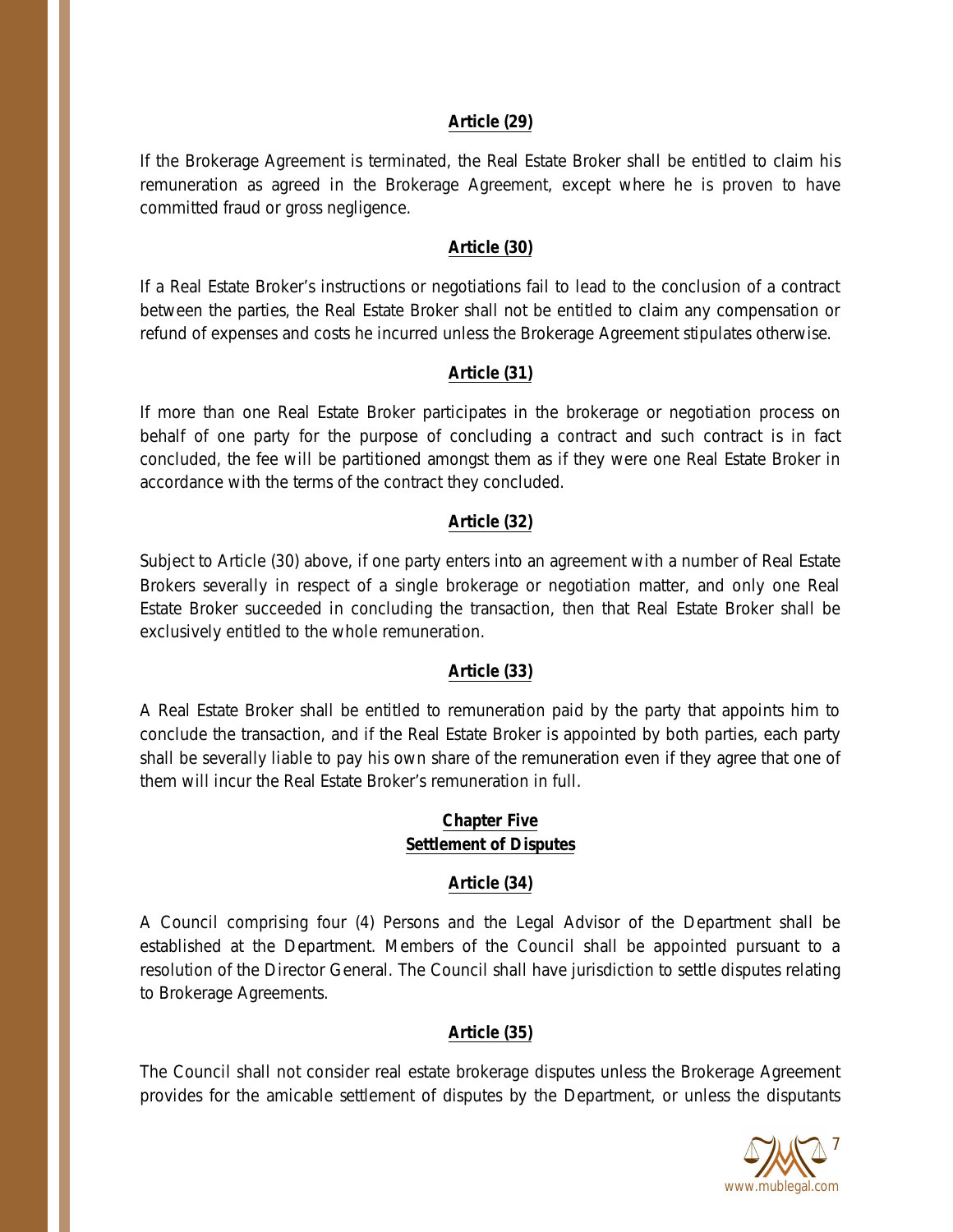agree at a later stage to refer their disputes to the Department. Agreement on the amicable settlement of disputes must be in writing and the subject matter of the dispute must be determined in the amicable settlement agreement document.

#### **Article (36)**

The Council shall perform its duties in accordance with simple procedures whereby disputes are settled quickly, ensuring justice for disputants and following the general principles of law. The Council's decisions must be issued in accordance with the rules of law unless the Council is authorised to conduct conciliation, in which case the Council shall not be restricted by such rules except those relating to public order.

## **Article (37)**

The Council shall have a secretariat that receives requests, opens files, drafts minutes and correspondence, sends notices to disputants, keeps files, and generally performs all administrative support tasks. The secretariat shall be appointed pursuant to a resolution of the Director General.

## **Article (38)**

1. An amicable settlement application must be submitted to the Committee on the relevant form, to be accompanied with the supporting documents in a number of copies equal to the number of disputants.

2. Upon payment of the prescribed fee, the chairman of the Committee shall authorise the registration of the application. The secretariat shall notify the respondent of the application.

3. The respondent must respond in writing to the statement of applicant and to all facts and claims included therein, and must submit such response and any supporting documents with the secretariat within one week of the notification.

4. The Council must settle the dispute within a maximum of thirty (30) days of the date of referral of the file, and this period may not be extended without valid reasons.

## **Chapter Six Penalties and Loss of a Real Estate Broker's Status**

# **Article (39)**

Without prejudice to any penalty prescribed by applicable laws, the Committee may impose any of the following penalties on any Real Estate Broker who violates this Bylaw or the resolutions or instructions issued hereunder:

1. notice;

2. warning;

3. suspension of activities for up to six (6) months;

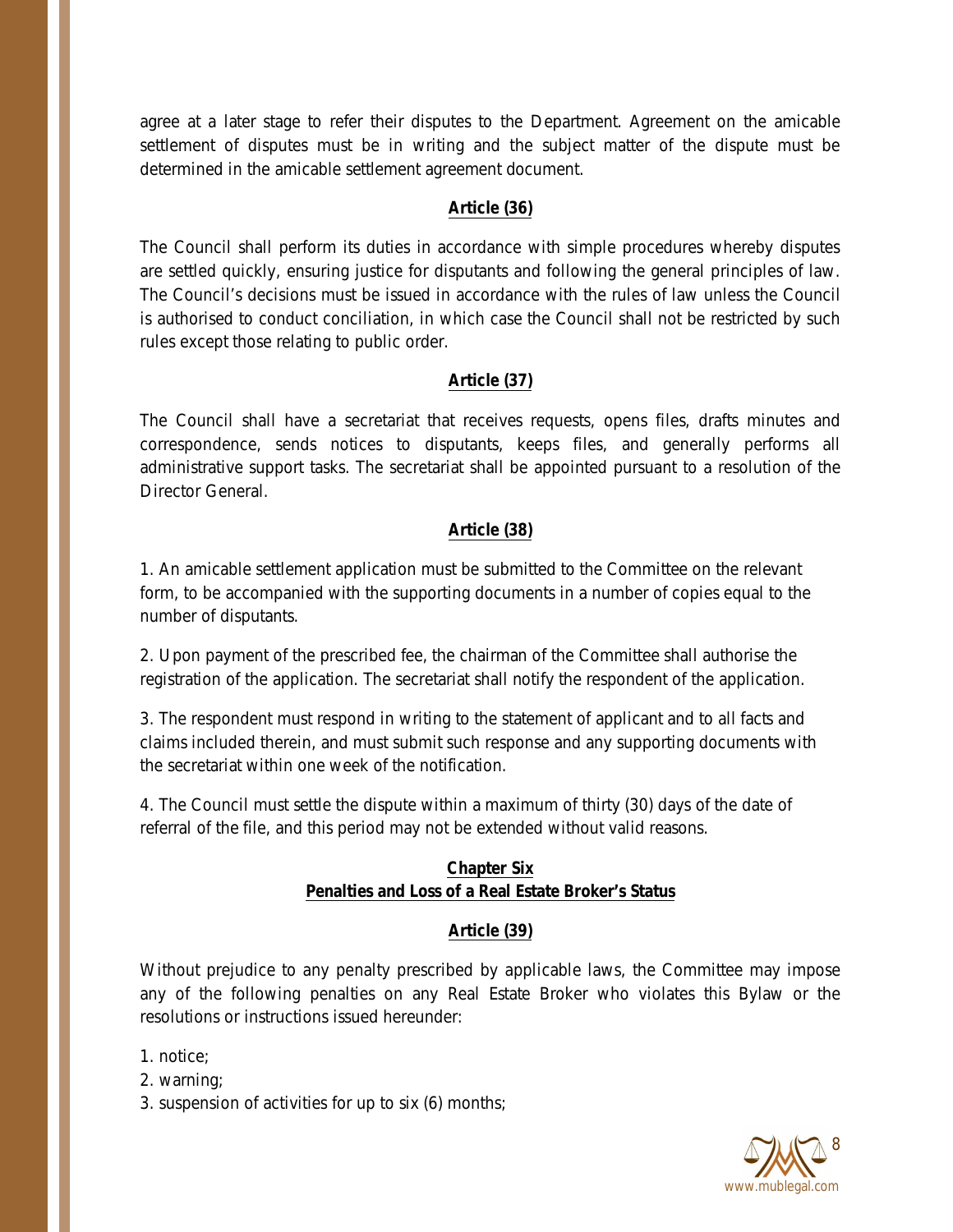4. blacklisting.

### **Article (40)**

Registration of a Real Estate Broker in the Register will be cancelled if he breaches the code of professional ethics, commits a gross violation of the laws, regulations, and instructions in force in the Emirate, or accumulates three (3) black points. Cancellation will be effected by a resolution of the Director General upon the recommendation of the Committee in which the reasons of cancellation are determined. The Real Estate Broker may, within fifteen (15) days of notification of the cancellation decision, file with the Chairman a grievance against the cancellation decision. The decision of the Chairman in this respect will be final.

## **Article (41)**

The Real Estate Broker shall lose his status as a broker and his registration with the Department will be cancelled in the following cases:

- 1. The Real Estate Broker permanently ceases his brokerage business and notifies the Department of such cessation;
- 2. The Real Estate Broker suspends his brokerage business for more than twelve (12) successive months without a reason acceptable to the Committee;
- 3. The Real Estate Broker fails to fulfil any of the requirements stipulated in this Bylaw or in any resolutions or instructions issued hereunder;
- 4. The Real Estate Broker's registration is proven to have been granted based on false information he supplied to the Division; or
- 5. The Chairman issues a resolution cancelling the registration in accordance with Article (40) of this Bylaw.

## **Article (42)**

The Division must notify the Competent Entities of the decision to suspend the Real Estate Broker's activities and to cancel his registration.

### **Chapter Seven Final Provisions**

## **Article (43)**

Real Estate Brokers who are practising at the time this Bylaw is issued must, within six (6) months of the day on which it is issued, comply with the provisions hereof. The Chairman may extend this period by up to three (3) months if there are reasons that justify such extension.